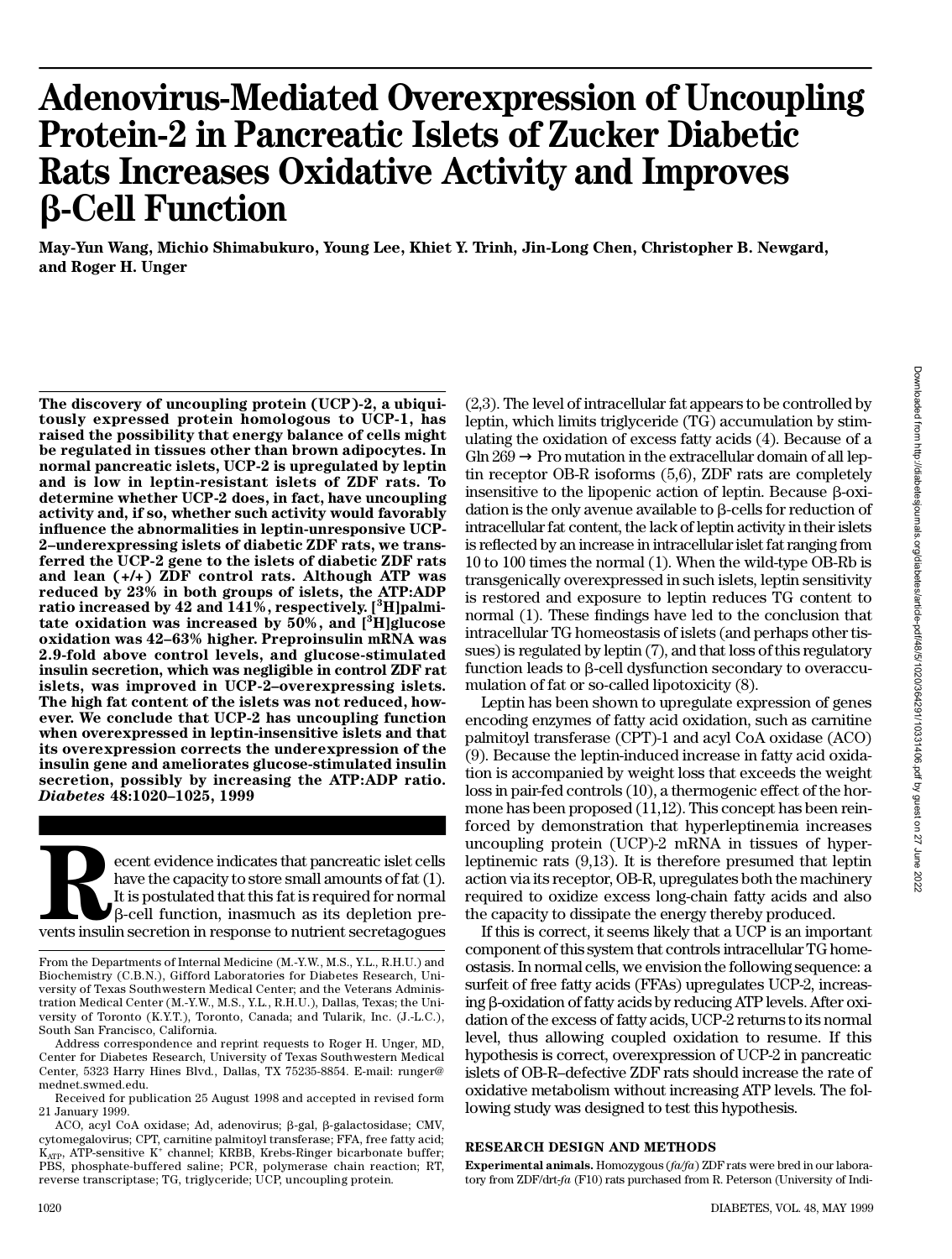ana School of Medicine, Indianapolis, IN). We used 10-week-old male ZDF ( $fa/fa$ ) rats for the experiments. Rats were on standard food (Harlan/Teklad 4% 7001; Madison, WI) ad libitum and had free access to water. Before each experiment a blood sample from the tail vein was collected in capillary tubes coated with E D TA. Plasma glucose was measured by the glucose oxidase method using the glucose analyzer II (Beckman, Brea, CA). Plasma glucose levels >200 mg/dl were considered diagnostic of diabetes. All animals used in this study had diabetes, with plasma glucose levels ranging from 352 to 438 mg/dl.

**Overexpression of UCP-2 in fat-laden islets.** A cDNA encoding the fulllength human UCP-2 protein (927 bp encoding 309 amino acids) was ligated as a *Hind* III/*Bam* HI fragment into similarly restricted pACCMV.pLpA (14) and used to prepare a recombinant adenovirus, AdCMV-UCP-2, using previously described methods (15). To facilitate gene delivery to islets of obese and diabetic rats, pancreases of 10-week-old male ZDF ( $fa/fa$ ) rats were perfused with  $1 \times 10^{12}$  plaqueforming units (pfu) of AdCMV-UCP-2 or, as a control, the same amount of virus containing the bacterial  $\beta$ -galactosidase gene, AdCMV- $\beta$ -gal (16), in Krebs-Ringer bicarbonate buffer (KRBB) with 4.5% dextran T70, 1% bovine serum albumin, 5.6 mmol/l glucose, and 5 mmol/l each of sodium pyruvate, sodium glutamate, and sodium fumarate. Pancreatic islets were then isolated and maintained for 3 days in suspension culture in 60-mm petri dishes at 37°C in a humidified atmosphere of  $5\% \mathrm{CO}_2$  and  $95\%$  air, as described previously (17). The culture medium consisted of RPMI 1640 supplemented with 10% fetal bovine serum, 1% penicillin and streptomycin, and 8 mmol/l glucose.

**Immunoblotting.** For immunoblotting, ~100 islets were isolated from ZDF  $(fa/fa)$  rat pancreases that had been perfused with AdCMV-UCP-2 or AdCMV- $\beta$ gal and cultured for 3 days. Total islet protein was directly denatured by boiling in SDS-PAGE sample buffer, followed by resolution with 10% SDS-PAGE. After electrophoresis, the protein was transferred onto polyvinylidene difluoride membrane (Millipore, Bedford, MA). Membranes were then treated with rabbit anti-UCP-2 antibody obtained from Alpha Diagnostic International (San Antonio, TX). After washing the blots, bound primary antibody was detected by reaction with anti-rabbit immunoglobulin G antibody-peroxidase conjugate. Antibody complexes were visualized using a Super Signal-CL Kit (Pierce, Rockford, IL), as described elsewhere (18).

**Reverse transcriptase–polymerase chain reaction.**Total RNA from 100–200 islets perfused with either AdCMV-UCP-2 or AdCMV-b-gal was extracted using TRIzol Reagent (Life Technologies, Gaithersburg, MD). After treating with deoxyribonuclease I (Life Technologies), first-strand cDNA was prepared with 1 µg of RNA mixed with 200 U of reverse transcriptase (RT) (Clontech, Palo Alto, CA). First-strand cDNA was polymerase chain reaction (PCR)-amplified by using specific oligonucleotide pairs for UCP-2 (5'-AACAGTTCTACACCAAGGGC and 5'-AGCATGTAAGGGCACAGTG) and preproinsulin (5'-TGCCCGGGCTTTTGTCAAAC and 5'-CTCCAGTGCCAA GGTCTGAA). The conditions of PCR were as follows: denaturation for 45 s at 92°C, 45 s at 55°C, and elongation for 1 min at 72°C with either 30 cycles (UCP-2) or 22 cycles (preproinsulin). PCR products were subjected to electrophoresis on 1.2% agarose gel and were quantified by Southern blot analyses by means of gene-specific <sup>32</sup>P-labeled probes for UCP-2 (5'-GTCATCTGTCATGAGGTTGGCTTTCAGGAG) or preproinsulin (5'-ACACACCAGGTACAGAGCCTCCACCAGGTG). As a control for RNA quality and quantity,  $\beta$ -actin mRNA was amplified from all samples using oligonucleotides as described previously (19).

**Perifusion of cultured islets.** Islets isolated from ZDF ( $fa/fa$ ) rat pancreases that had been perfused with AdCMV-UCP-2 or AdCMV-b-gal were cultured for 3 days and used for perifusion experiments. Islets were collected under a stereoscopic microscope, washed twice with KRBB-HEPES (pH 7.4, 3 mmol/l glucose), and loaded into a 13-mm chamber containing an 8-µm nylon membrane filter (Millipore). Islets were perifused with buffer containing either 3 mmol/l glucose as basal concentration, with 15-min periods of 23 mmol/l glucose, or 20 mmol/l arginine. Flow rate was 0.8 ml/min (17). Effluent fractions were collected at 2-min intervals and stored at –20°C before insulin assay. Immunoreactive insulin was determined by radioimmunoassay using charcoal separation as described previously (20).

TG content of islets. Islets isolated from ZDF ( $fa/fa$ ) rat pancreases that had been perfused with AdCMV-UCP-2 or AdCMV-b-gal were cultured for 3 days and used for measurements of TG content. Groups of 100 islets were washed twice with phosphate-buffered saline (PBS) (pH 7.4) and sonicated in a high-salt buffer (2 mol/l NaCl, 2 mmol/l EDTA, and 50 mmol/l sodium phosphate buffer, pH 7.4). The homogenate was aliquoted, and its TG concentration was then measured by using a Triglyceride (GPO-Trinder) Kit (Sigma, St. Louis, MO) as described previously (1). **Measurements of glucose usage, glucose oxidation, lactate formation, and glycogen levels.** For studies of glucose usage, 100 islets were selected at random and washed twice with Hanks' buffer. Reactions were started by adding islets to Hanks' buffer containing either 8 or 23 mmol/l glucose plus [5<sup>-3</sup>H]glucose and incubated for 1 h at room temperature. The glucose usage by the islets was determined by measuring the production of  ${}^{3}H_{2}O$  in reaction solution as described previously (17).

For studies of oxidation, triplicate aliquots of 100 islets each were used. Islets suspended in 100 µl of KRBB-HEPES were added to the incubation medium, which contained either  $8$  or  $23$  mmol/l [U-<sup>14</sup>C]glucose in KRBB-HEPES. This was sealed

into a 20-ml liquid scintillation vial (previously gassed with  $95\%$   $\mathrm{O}_2$ ,  $5\%$   $\mathrm{CO}_2$ ) and shaken for 15 min or 2 days (100 oscillations/min) in a 37°C water bath. Islet metabolism was terminated by injection of  $0.1 \,\mathrm{ml}$  of  $6\%$  (wt/vol)  $\mathrm{HClO}_4$  into the cup, after which 0.3 ml of benzethonium hydroxide (1.0 mol/l) was injected into the vial to collect  ${}^{14}\mathrm{CO}_2$ . After a further  $3$  h of shaking, the cup was removed and the  ${}^{14}\mathrm{C}$  content of the vial was measured by liquid scintillation counting. Control incubations lacking islets were run with each series.

Medium was collected from the foregoing experiments for measurement of  $[$ <sup>14</sup>C]lactate and <sup>14</sup>CO<sub>2</sub>, using the methods of Goodwin et al. (21). Glycogen levels in islets were measured by the method of Newgard et al. (22).

**Measurements of 9,10-[<sup>3</sup>H]palmitate oxidation by islets.** Oxidation and esterification of palmitic acid in islets were determined as described previously (1). Briefly, groups of 100 islets isolated from  $ZDF(f\alpha/f\alpha)$  rat pancreases that had been perfused in advance with AdCMV-UCP-2 or AdCMV-β-gal were incubated in a culture medium containing 1 mmol/l of palmitic acid and 9,10-[<sup>3</sup>H]palmitate for 2 days at  $37^{\circ}$ C. As an index for palmitate oxidation, the amount of radioactive  $^{3}$ H<sub>2</sub>O released in the culture medium was measured.

**Measurement of total ATP and ADP contents.** For studies of ATP and ADP, 3-day cultures of islets isolated from ZDF ( $fa/fa$ ) rat pancreases pre-perfused with either AdCMV-UCP2 or AdCMV-b-gal were washed twice with ice-cold PBS (pH 7.4) and homogenized in ice-cold PBS on ice with a motorized pestle homogenizer. An equal volume of ice-cold trichloroacetic acid (12%) was then added to pre- $\frac{5}{6}$ cipitate cellular proteins. Homogenates were clarified by centrifugation at 4°C for  $\frac{1}{5}$  min at 5,000 rpm. Through the use of a diagnostic kit from Sigma, the total  $\frac{3}{5}$ amount of ATP in the protein-free supernatant was measured by quantifying the  $\frac{3}{2}$ consumption of NADH in the phosphoglycerate kinase–glyceraldehyde phosphate dehydrogenase coupled reaction in which ADP and 3-phosphoglycerate were used as substrates (23,24). For ADP assays, one-half portion of the supernatant  $\frac{8}{9}$ was incubated with phosphoenolpyruvate as well as pyruvate kinase to convert  $\frac{3}{2}$ ADP into ATP, as described earlier (25). After the reactions, total resulting ATP was measured as described above. The other portion of supernatant was directly used for assays of ATP originally present in the supernatant. The ADP content was diabetes calculated by difference.

#### **R E S U LT S**

**Effect of AdCMV-UCP-2 perfusion on UCP-2 expression.** To determine whether AdCMV-UCP-2 perfusion in ZDF rat islets increased the level of UCP-2 expression, we semiquantitated UCP-2 mRNA by RT-PCR. In three separate experiments,  $\frac{3}{62}$ the average UCP-2 mRNA level was 20 times that of islets that  $\frac{\mathbb{S}}{\mathbb{S}}$ had been perfused with AdCMV-β-gal, indicating successful \$ transfer and expression of the gene. A representative blot is  $\frac{1}{2}$ shown in Fig. 1*A*. In three immunoblots, there was a fivefold  $\frac{8}{9}$ increase in UCP-2 protein, evidence that its mRNA was being  $\frac{2}{9}$ translated. A representative immunoblot is shown in Fig. 1*B*. **Effect of UCP-2 overexpression on ATP and ADP in** $\frac{8}{6}$ **islets.** Although it is assumed that UCP-2 is a UCP because  $\frac{5}{8}$ of its 59% amino acid identity to UCP-1, this has not yet been established directly. Based on the assumption that overex- $\frac{8}{5}$ pression of a UCP should reduce ATP levels, we compared  $\frac{2}{3}$ ATP in AdCMV-UCP-2– and AdCMV- $\beta$ -gal–perfused islets of  $\frac{8}{6}$ both  $fa/fa$  and  $+/-$  islets. There was a 25% reduction of ATP in the UCP-2–overexpressing islets from each group (Table 1). However, ADP was reduced to an even greater degree, particularly in  $\pm/\pm$  islets, raising the ATP:ADP ratio by  $42\%$  in  $fa/fa$ rat islets and 141% in +/+ rat islets. Downloaded from http://diabetesjournals.org/diabetes/article-pdf/48/5/1020/364291/10331406.pdf by guest on 27 June 2022

Effect of UCP-2 overexpression on palmitate and glu**cose metabolism.** Normally, oxidative metabolism raises ATP, which feeds back negatively to reduce the rate of oxidative metabolism. Consequently, we reasoned that if overexpression of UCP-2 actually uncoupled oxidation from ATP generation, the oxidative metabolism of glucose and longchain fatty acids would be increased in islets deprived of this negative feedback. We therefore compared  $[^3H]$  palmitate oxidation, [<sup>3</sup>H]glucose usage, glucose oxidation, and lactate production over a 2-day period in islets perfused with AdCMV-UCP-2 or AdCMV-β-gal. As seen in Fig. 2*A*, there was a 50% increase in oxidation of 1 mmol/l palmitate (*P* < 0.01)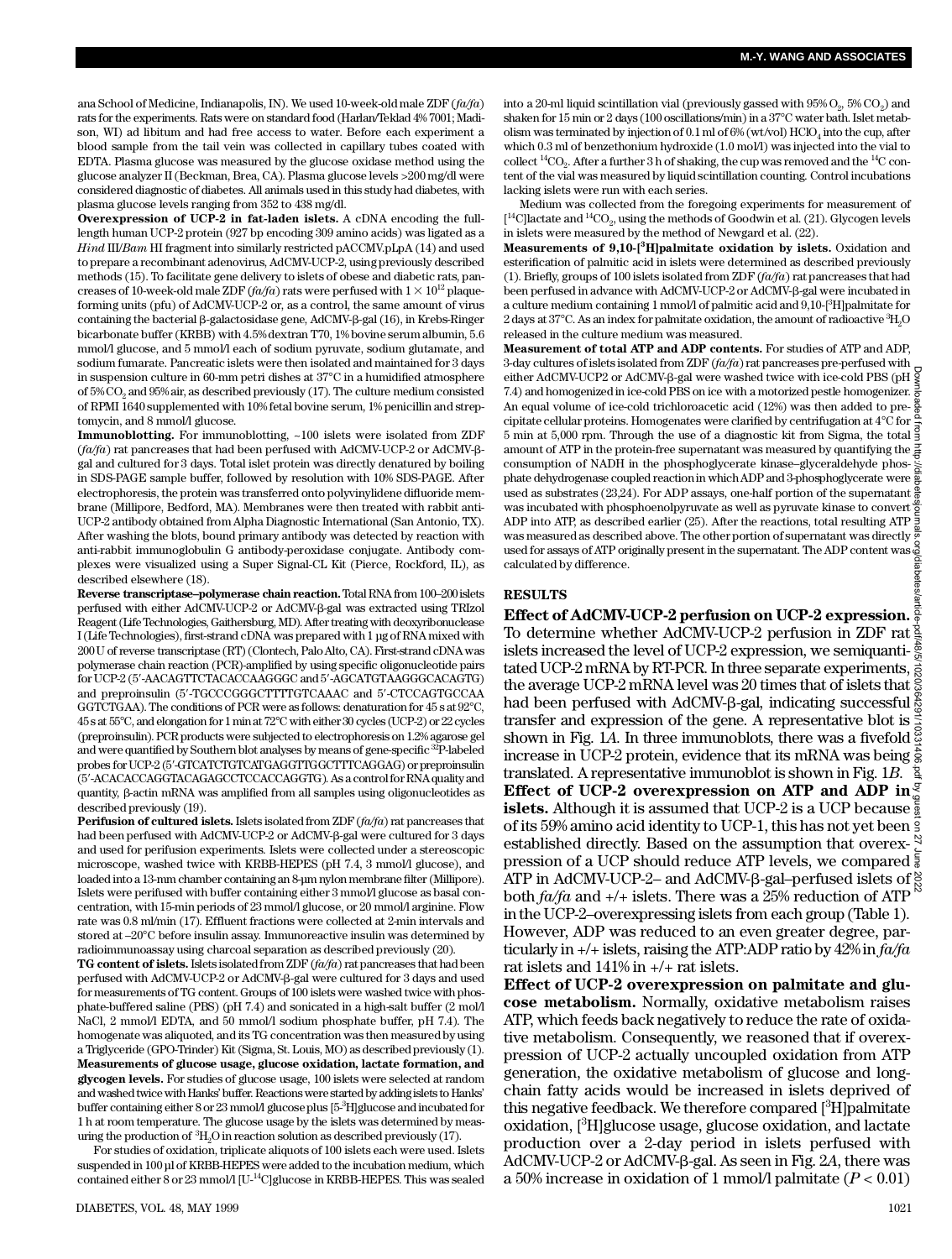

FIG. 1. Overexpression of UCP-2 in the islets of obese ZDF ( $fa/fa$ ) rats. *A***: UCP-2 mRNA in ZDF rat islets cultured for 3 days immediately after perfusion with recombinant adenovirus carrying either AdCMV-UCP-2 or AdCMV-**b**-gal (***Escherichia coli lacZ* **gene). UCP-2 transcripts were amplified by RT-PCR.** *B***: Immunoblotting of total lysates from the foregoing cultured islets of fatty rats and islets of normal lean (+/+) ZDF rats with a polyclonal antibody to the COOH-terminal domain of UCP-2.**

and a 63% increase in glucose oxidation at 8 mmol/l (*P* < 0.01) and 42% at 23 mmol/l (*P* < 0.01) (Fig. 2*B* and *C*). Glucose usage at 8 mmol/l glucose was 44% higher in UCP-2–overexpressing islets, and at 23 mmol/l it was 76% higher. Lactate production (Fig. 2*D*) was significantly different at the 8 mmol/l, but not at the 23 mmol/l, glucose concentration. Glycogen content was unchanged (Fig. 2*E*) .

**E ffect of UCP-2 overexpression on preproinsulin gene expression.** An inability of  $\beta$ -cells to increase insulin gene expression in response to an increased demand for insulin secretion coincides with  $\beta$ -cell decompensation and the onset of hyperglycemia (26). To determine whether UCP-2 overexpression would improve insulin gene expression, we compared preproinsulin mRNA in islets isolated from pancreases perfused with AdCMV-UCP-2 or AdCMV-b-gal. Preproinsulin mRNA was 2.9-fold greater in UCP-2–overexpressing islets (Fig. 3*A*) .

**Effect of UCP-2 overexpression on β-cell function.** The insulin response to glucose is absent in diabetic ZDF rats (27). To determine the effect of UCP-2 overexpression on  $\beta$ -cell dysfunction, we perifused cultured islets from pancreases that had been perfused earlier with AdCMV-UCP-2 or AdCMV-bgal and determined their insulin responses to 23 mmol/l glucose and 20 mmol/l L-arginine. The glucose-stimulated insulin increment was negligible in AdCMV-ß-gal-perfused control islets, while in the UCP-2–overexpressing islets, it was ~70% above the baseline (Fig. 3*B*). Arginine-stimulated insulin secretion, which is not reduced in diabetic ZDF rat islets (27), was the same in both groups (Fig. 3*B*) .

#### TABLE 1

Effects of UCP-2 overexpression on the steady-state levels of total intracellular ATP and ADP in the islets of  $ZDF(fa/fa)$  and  $(+/+)$  rats

|                               | <b>ATP</b>                              | ADP<br>$(mmol/50 \text{ islets})$ $(mmol/50 \text{ islets})$ | ATP:ADP<br>ratio                         |
|-------------------------------|-----------------------------------------|--------------------------------------------------------------|------------------------------------------|
| Zucker fatty (fa/fa)          |                                         |                                                              |                                          |
| $AdCMV-\beta-gal$             | $5.240 \pm 0.665$                       | $3.709 \pm 0.233$                                            | $1.413 \pm 0.117$                        |
| AdCMV-UCP-2                   | $4.080 \pm 0.475*$                      | $2.050 \pm 0.125^*$                                          | $2.001 \pm 0.213*$                       |
| Zucker lean (+/+)             |                                         |                                                              |                                          |
| $AdCMV-6$ -gal<br>AdCMV-UCP-2 | $2.749 \pm 0.118$<br>$2.105 \pm 0.137*$ | $3.199 \pm 0.056$<br>$1.015 \pm 0.095*$                      | $0.859 \pm 0.174$<br>$2.074 \pm 0.232$ * |
|                               |                                         |                                                              |                                          |

Data are means  $\pm$  SE. Experiments were performed with 10 different pools of islets isolated from eight pancreases perfused (for those from Zucker fatty rats) or incubated (for those from lean rats) with either AdCMV-UCP-2 or AdCMV- $\beta$ -gal. \* $P < 0.01$  vs.  $AdCMV-<sub>\beta</sub>-gal.$ 

**E ffect of UCP-2 overexpression on islet TG content.** To determine whether the increase in palmitate oxidation was sufficient to reduce the elevated TG content of the ZDF rat islets, we compared the fat content of UCP-2–overexpressing islets with AdCMV-β-gal–perfused control islets. The fat content was  $368.5 \pm 24$  and  $348 \pm 16$  ng/islet, respectively (NS).

## **DISCUSSION**

The discovery of proteins homologous with UCP-1 (28) has filled an important theoretical gap in our understanding of energy balance by raising the possibility that it is controlled by UCPs expressed in cells other than brown adipocytes. The demonstration that chronic hyperleptinemia upregulates UCP-2 mRNA in white adipocytes of normal rats implied that the adipocyte hormone regulates a novel intracellular mechanism for preventing overaccumulation of fat (4); in rats made lipopenic by adenoviral transfer of the leptin gene, body fat disappeared within 7 days (10) without any increase in plasma FFAs or b-hydroxybutyric acid and without ketonuria (4). A marked increase in adipocytes of the mRNA encoding the enzymes of FFA oxidation, CPT-1 and ACO (9), suggested that the FFAs had been oxidized in situ, i.e., without exiting the adipocytes, while the rapid aketonuric weight loss in excess of pair-fed controls implied dissipation of the energy generated by the  $\beta$ -oxidation. The leptin-induced elevation of UCP-2 mRNA, in concert with the upregulation of mRNA of CPT-1 and ACO in adipocytes and in pancreatic islets (9), was consistent with this hypothesis.

With leptin now imputed to regulate intracellular fat homeostasis (29), the fat overload of islets of obese ZDF (1) rats could be attributed to a mutated leptin receptor OB-R (5,6). This genotype is associated with excess islet fat due to underexpression of islet CPT-1, ACO, and UCP-2 and overexpression of lipogenic enzymes, acetyl CoA carboxylase, fatty acid synthase (30), fatty acetyl CoA synthetase, and glycerophosphate-acyl transferase (9). If OB-Rb is overexpressed in ZDF rat islets, the fat content of the islets is reduced to normal by leptin treatment (31) and the other phenotypic abnormalities of diabetic  $\beta$ -cells are concomitantly repaired (32).

In this study, we overexpressed UCP-2 in ZDF rat islets. UCP-2 may be the most distal protein in the putative leptinregulated pathway of intracellular fat homeostasis. Even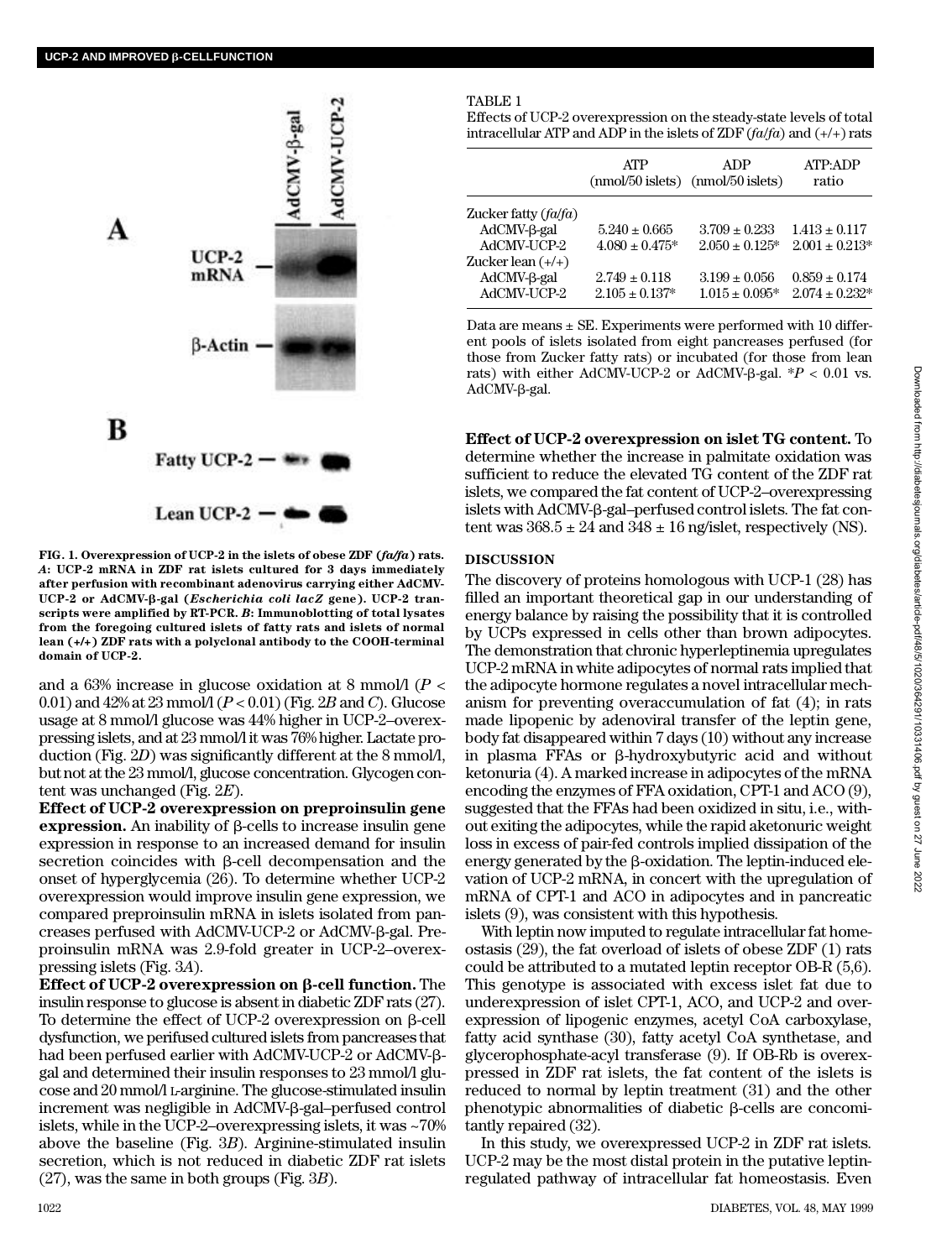

**FIG. 2. Effects of UCP-2 overexpression on [<sup>3</sup>H]palmitate oxidation (***A***) ,**  $[$ <sup>3</sup>**H**]glucose usage (*B*), [U-<sup>14</sup>C]glucose oxidation (*C*), [<sup>14</sup>C]lactate formation in the islets of ZDF  $(f \alpha /fa)$  rats  $(D)$ , and glycogen content  $(E)$ . **Islets had been perfused with AdCMV-UCP-2 (** $\mathbb{Z}$ **) or AdCMV-** $\beta$ **-gal (** $\Box$ **), isolated, and cultured as described in Fig. 1. Bars represent means ±** SE of six to seven experiments.  ${}^*P$  < 0.01 vs. AdCMV- $\beta$ -gal values.

though no attempt was made to upregulate the enzymes of FFA and glucose oxidation, when measured over a 2-day period, oxidation of  $\lceil^3H\rceil$ palmitate rose 50% above  $\beta$ -gal control levels, while oxidation of 8 and 23 mmol/l glucose increased by 63 and 42%, respectively (both  $P < 0.01$ ). At the 8 mmol/l glucose concentration, lactate production was significantly higher in islets with UCP-2 overexpression, but at 23 mmol/l glucose, there was no difference. Islet fat was not reduced during the 2 days of culture; given the relatively modest increase in the rate of palmitate oxidation, this is hardly surprising.

Nevertheless, there was dramatic improvement in insulin gene expression and in glucose-stimulated insulin secretion, a function that is lost in ZDF rats coincident with the onset of hyperglycemia. This improvement was unexpected, given the apparent link between fat content and  $\beta$ -cell function  $\sigma$ and the lack of measurable reduction in islet fat.

While the mechanism of restored glucose-stimulated  $\frac{8}{8}$ insulin secretion cannot be deduced from these studies, the  $\frac{\alpha}{5}$ results clearly demonstrate that UCP-2 overexpression  $\frac{3}{5}$ enhances glucose utilization over a 2-day period, although no such enhancement was detectable in a 15-min experiment per- $\frac{5}{8}$ formed because of the improvement in first-phase insulin  $\frac{8}{6}$ secretion (data not shown). Perhaps, by increasing glucose  $\frac{3}{2}$ metabolism by reducing the ATP levels, UCP-2 overexpression lowered the level of certain metabolic products of glucose that  $\ddot{S}$ are otherwise high in islets of diabetic ZDF rats (Y.L., unpublished observations); these products may reduce  $\beta$ -cell sen- $\frac{8}{6}$ sitivity to acute changes in extracellular glucose, a concept  $\frac{8}{3}$ first proposed by Malaisse and Sener (33). Downloaded from http://diabetesjournals.org/diabetes/article-pdf/48/5/1020/364291/10331406.pdf by guest on 27 June 2022

It is of interest that improved glucose-stimulated insulin secretion and insulin gene expression is achieved in ZDF rat  $\frac{3}{2}$ islets despite a net decrease in intracellular ATP levels. The fall in ATP levels observed in the current study may be  $\frac{5}{8}$ explained by the uncoupling of oxidative metabolism and  $\frac{8}{60}$ ATP production. However, the ATP:ADP ratio rose substantially, consistent with a commonly accepted model of glucose signaling in which a rise in ATP:ADP ratio induced by glucose  $\frac{1}{6}$ is thought to trigger insulin secretion via inhibition of ATP-sen- $\frac{1}{2}$ sitive  $\mathrm{K}^{\!+}$  channels  $(\mathrm{K}_{\mathrm{ATP}})$  and subsequent activation of voltagegated Ca<sup>2+</sup> channels (34–38). In addition, while expression of  $\frac{2}{9}$ UCP-2 could decrease mitochondrial ATP production, it should not affect ATP production from glycolysis (nor ADP $\frac{8}{5}$ consumption). Because there is growing evidence that the  $\frac{5}{8}$ pool of ATP produced by glycolytic flux rather than oxidation  $\frac{8}{5}$ of fuels may be the critical acute signal for insulin secretion (39,40), the increase in glucose usage induced by UCP-2 overexpression may explain both the increase in the ATP:ADP ratio and the improved glucose sensing in ZDF rat islets. This model may also help to explain the apparent discrepancy between the results of the current study and previous work using chemical uncouplers of ATP synthesis, which have been shown to block glucose-stimulated insulin secretion (41). With regard to this point, it is also important to note that our work focused on islets from ZDF rats, while previous studies with chemical uncouplers were performed in normal islets. Note that both the ATP level and the ATP:ADP ratio are approximately doubled in ZDF rat islets compared with lean control rat islets (Table 1). Thus, the high rates of insulin secretion under basal conditions in ZDF rat islets (27) (Fig. 3) and the loss of glucose sensing may be explained by the chronically elevated ATP:ADP ratio and attendant constitutive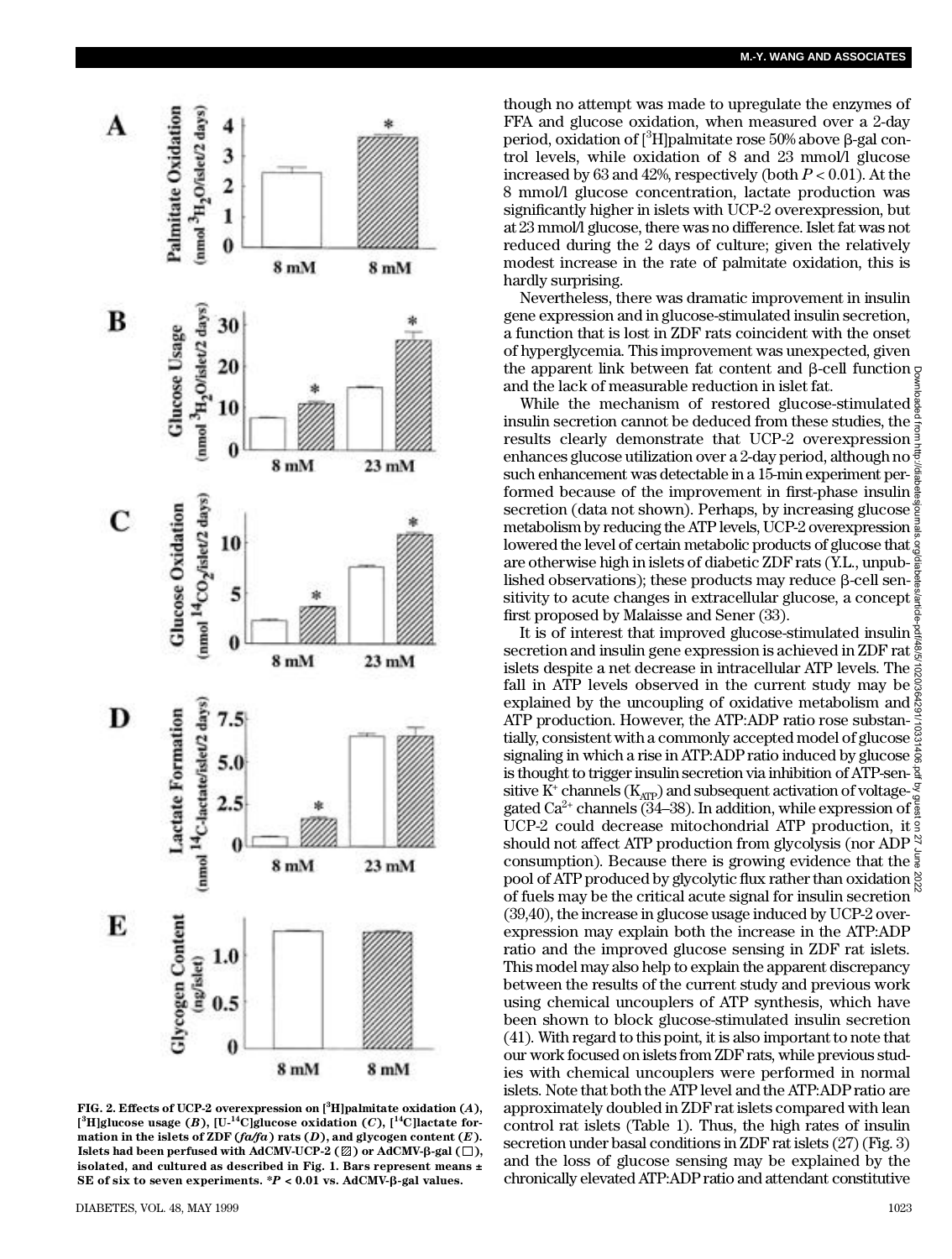

**FIG. 3. Effects of perfusion with AdCMV-UCP-2 or AdCMV-**b**-gal on the levels of preproinsulin mRNA semiquantitated by RT-PCR and normal**ized for  $\beta$ -actin mRNA (*A*) and the glucose and arginine-stimulated insulin secretion during perifusion (*B*). Error bars indicate SDs (*n* = 5).

inhibition of the  $K_{ATP}$  channel complex. By lowering ATP levels in ZDF rat islets via UCP-2 expression, we may have eliminated chronic inhibition of  $K_{ATP}$  channels, allowing changes in the ATP:ADP ratio caused by glycolytic flux to exert a regulatory effect.

## **R E F E R E N C E S**

- 1 . Lee Y, Hirose H, Zhou YT, Esser V, McGarry JD, Unger RH: Increased lipogenic of the islets of obese rats: a role in the pathogenesis of NIDDM. *Diabetes* 46:408–413, 1997
- 2 . Stein DI, Esser V, Stevenson BE, Lane KK, Whiteside JH, Daniels MB, Chen S, McGarry JD: Essentiality of circulating fatty acids for glucose-stimulated insulin secretion in the fasted rat. *J Clin Invest* 97:2726–2735, 1996
- 3 . Koyama K, Chen G, Lee Y, Unger RH: Tissue triglycerides, insulin resistance, and insulin production: implications for hyperinsulinemia of obesity. *Am J Physiol 273 (Endocrinol Metab 36)*:E708–E713, 1997
- 4 . Shimabukuro M, Koyama K, Chen G, Wang MY, Trieu F, Lee Y, Newgard CB, Unger RH: Direct antidiabetic effect of leptin through triglyceride depletion of tissues. *Proc Natl Acad Sci U S A* 94:4637–4464, 1997
- 5 . Phillips MS, Liu QY, Hammond HA, Dugan V, Hey PJ, Caskey CT, Hess JF: Leptin receptor missense mutation in the fatty Zucker rat. *Nat Genet* 13:18–19, 1996
- 6 . Iida M, Murakami T, Ishida K, Mizuno A, Kuwajima M, Shima K: Substitution at codon 269 (glutamine proline) of the leptin receptor (OB-R) cDNA is the only mutation found in the Zucker fatty (*fa/fa*) rat. *Biochem Biophys Res Com mun* 224:597–604, 1996
- 7. Unger RH: How obesity causes diabetes in Zucker diabetic fatty rats. Trends *Endocrinol Metab* 7:276–282, 1997
- 8 . Unger RH: Lipotoxicity in the pathogenesis of obesity-dependent NIDDM: genetic and clinical implications. *Diabetes* 44:863-870, 1995
- 9 . Zhou YT, Shimabukuro M, Koyama K, Lee Y, Wang MY, Trieu F, Newgard CB, Unger RH: Induction by leptin of uncoupling protein-2 and enzymes of fatty acid oxidation. *Proc Natl Acad Sci U S A* 94:6386–6390, 1997
- 1 0 . Chen G, Koyama K, Yuan X, Lee Y, Zhou YT, O'Doherty R, Newgard CB, Unger RH: Disappearance of body fat in normal rats induced by adenovirus-mediated leptin gene therapy. *Proc Natl Acad Sci U S A* 93:14795–14799, 1996
- 1 1 . Halaas JL, Gajiwala KS, Maffei M, Cohen SL, Chait BT, Rabinowitz D, Lallone

RL, Burley SK, Friedman JM: Weight-reducing effects of the plasma protein encoded by the obese gene. *Science* 269:543-546, 1995

- 12. Campfield LA, Smith FJ, Guisez Y, Devos R, Burn P: Recombinant mouse OB protein: evidence for a peripheral signal linking adiposity and central neural networks. *Science* 269:546-549, 1995
- 1 3 . Scarpace PJ, Matheny M, Pollock BH, Tumer N: Leptin increases uncoupling protein expression and energy expenditure. Am J Physiol 273 (Endocrinol *M e t a b* 36):E226–E230, 1997
- 1 4 . Gomez-Foix AM, Coats WS, Baque S, Alan T, Gerard RD, Newgard CB: Adenovirus-mediated transfer of the muscle glycogen phosphorylase gene into hepatocytes confers altered regulation of glycogen metabolism. *J Biol Chem* 267:25129–251345, 1992
- 1 5 . Becker TC, Noel RJ, Coats WS, Gomez-Foix AM, Alam T, Gerard RD, Newgard CB: Use of recombinant adenovirus for metabolic engineering of mammalian cells. *Methods Cell Biol* 43:161-189, 1994
- 16. Herz J, Gerard RD: Adenovirus-mediated transfer of low-density lipoprotein receptor gene acutely accelerates cholesterol clearance in normal mice. Proc *Natl Acad Sci U S A* 90:2812–2816, 1993
- 17. Hirose H, Lee Y, Inman LR, Nagasawa Y, Johnson JH, Unger RH: Defective fatty acid–mediated b-cell compensation in Zucker diabetic fatty rats. *J Biol Chem* 271:5633–5637, 1996
- 18. Koyama K, Chen G, Wang MY, Lee Y, Shimabukuro M, Newgard CB, Unger RH: b-cell function in normal rats made chronically hyperleptinemic by adenovirus-leptin gene therapy. *Diabetes* 46:1276-1280, 1997
- 19. Wang MY, Zhou YT, Newgard CB, Unger RH: A novel leptin receptor isoform in rats. *FEBS Lett* 392:87–90, 1996
- 20. Yalow RS, Berson SA: Immunoassay of endogenous plasma insulin in man. *J Clin Invest* 39:1157–1175, 1960
- 2 1 . Goodwin GW, Ahmad F, Taegtmeyer H: Preferential oxidation of glycogen in isolated working rat heart. *J Clin Invest* 97:1409–1416, 1996
- 22. Newgard CB, Hirsch LJ, Foster DW, McGarry JD: Studies on the mechanism by which exogenous glucose is converted into liver glycogen in the rat: a direct or an indirect pathway? *J Biol Chem* 258:8046–8052, 1983
- 2 3 . Bucher T: Uber ein phosphatubertragendes Garungsferment. *Biochem Bio phys Acta* 1:292–295, 1947
- 24. Adams H: Adenosine 5'-triphosphate determination with phosphoglycerate kinase. In *Methods Enzymatic Analysis.* HU Bergmeyer, Ed. New York, Aca-